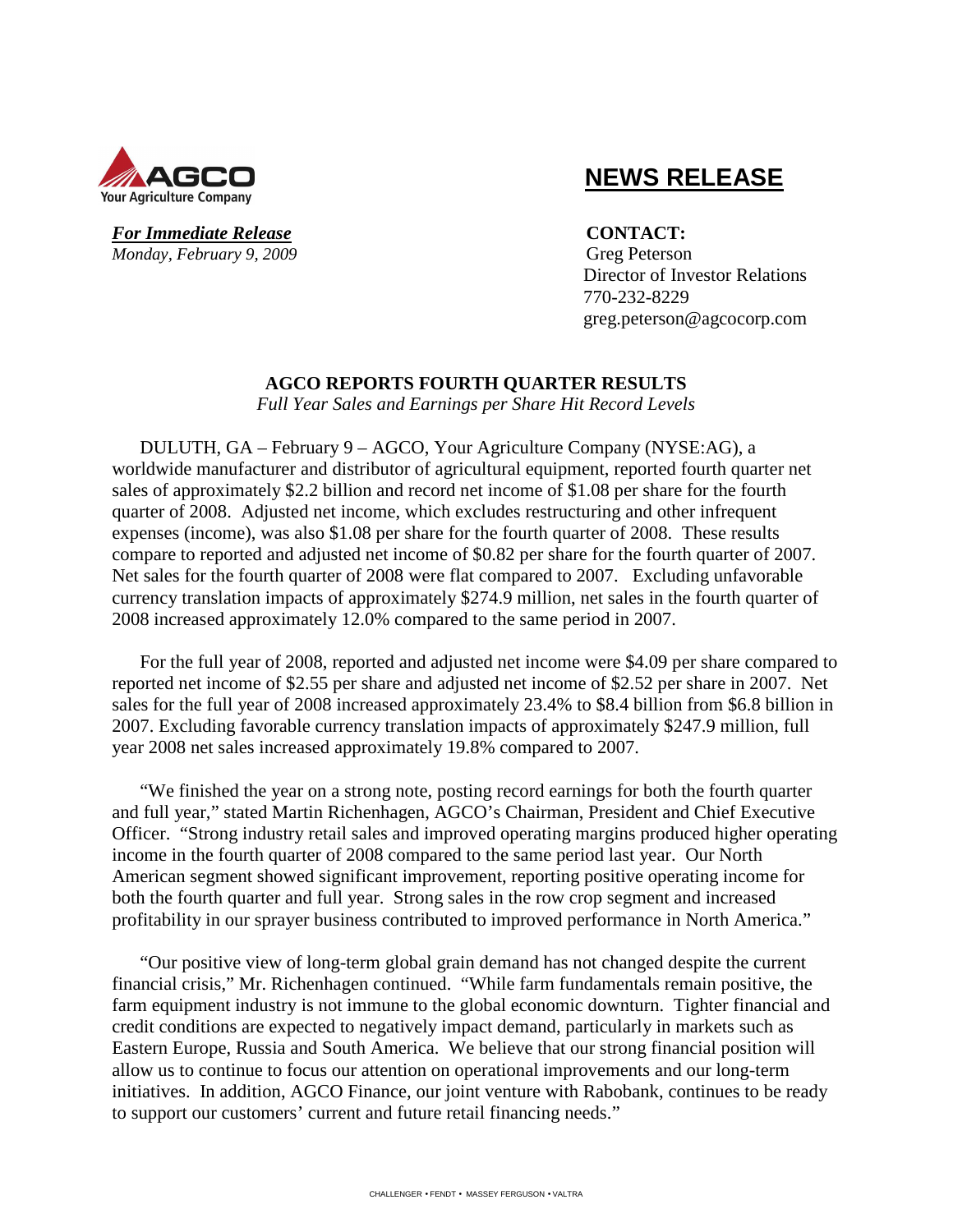### *Fourth Quarter and Year-to-Date Results*

Net sales were \$2,157.2 million for the fourth quarter of 2008, compared to \$2,171.1 million for the fourth quarter of 2007. For the full year of 2008, net sales were \$8,424.6 million, an increase of approximately 23.4% as compared to \$6,828.1 million in net sales for the full year of 2007. Strong demand from the professional farming sector produced sales growth in the fourth quarter of 2008 in North America of approximately 17.1% compared to the fourth quarter of 2007, excluding unfavorable currency translation impacts of approximately \$30.0 million. Net sales in the fourth quarter of 2008 in the Europe/Africa/Middle East (EAME) region increased approximately 9.2% when compared to the fourth quarter of 2007, excluding unfavorable currency translation impacts of approximately \$154.1 million, with strong growth achieved particularly in France and Central Europe. Continued favorable industry demand in Brazil during the fourth quarter of 2008 drove a net sales increase of approximately 18.5% in the South American region, excluding unfavorable currency translation impacts of approximately \$79.4 million, compared to the same period in 2007. Net sales in AGCO's Asia/Pacific region decreased approximately 4.4% during the fourth quarter of 2008 compared to the same period in 2007, excluding unfavorable currency translation impacts of approximately \$11.4 million, due primarily to product availability.

Income from operations for the fourth quarter of 2008 increased approximately \$11.8 million compared to the same period in 2007. Improved mix, price increases and cost control initiatives were partially offset by increased material costs during the quarter. For the full year of 2008, income from operations increased approximately \$170.2 million compared to 2007. The improvement resulted from the increase in sales volumes and higher operating margins. Unit production of tractors and combines for the fourth quarter and full year of 2008 was approximately 15% and 18%, respectively, above comparable 2007 levels.

AGCO's EAME region reported a decline of approximately \$1.7 million in income from operations for the fourth quarter of 2008 compared to the same period in 2007. Unfavorable currency translation impacts offset both growth in key markets as well as stable operating margins. For the full year of 2008, income from operations increased approximately \$119.1 million compared to 2007 due to higher sales volumes, favorable currency translation impacts and improved margins.

AGCO's South American region reported an increase in income from operations of approximately \$1.9 million in the fourth quarter of 2008 compared to the same period in 2007. Sales growth in Brazil and improved margins were substantially offset by the unfavorable impact of currency translation. For the full year of 2008, income from operations for the South American region increased approximately \$32.9 million compared to 2007. Operating income in the South American region benefited in the full year of 2008 from higher sales volumes and favorable currency translation impacts.

Results in AGCO's North American region benefited from strong industry demand for large farm equipment, a strengthening distribution network and operating efficiencies. In the fourth quarter of 2008, income from operations grew approximately \$21.1 million compared to the same period in 2007. Income from operations improved by approximately \$44.3 million for the full year of 2008 compared to the same period in 2007.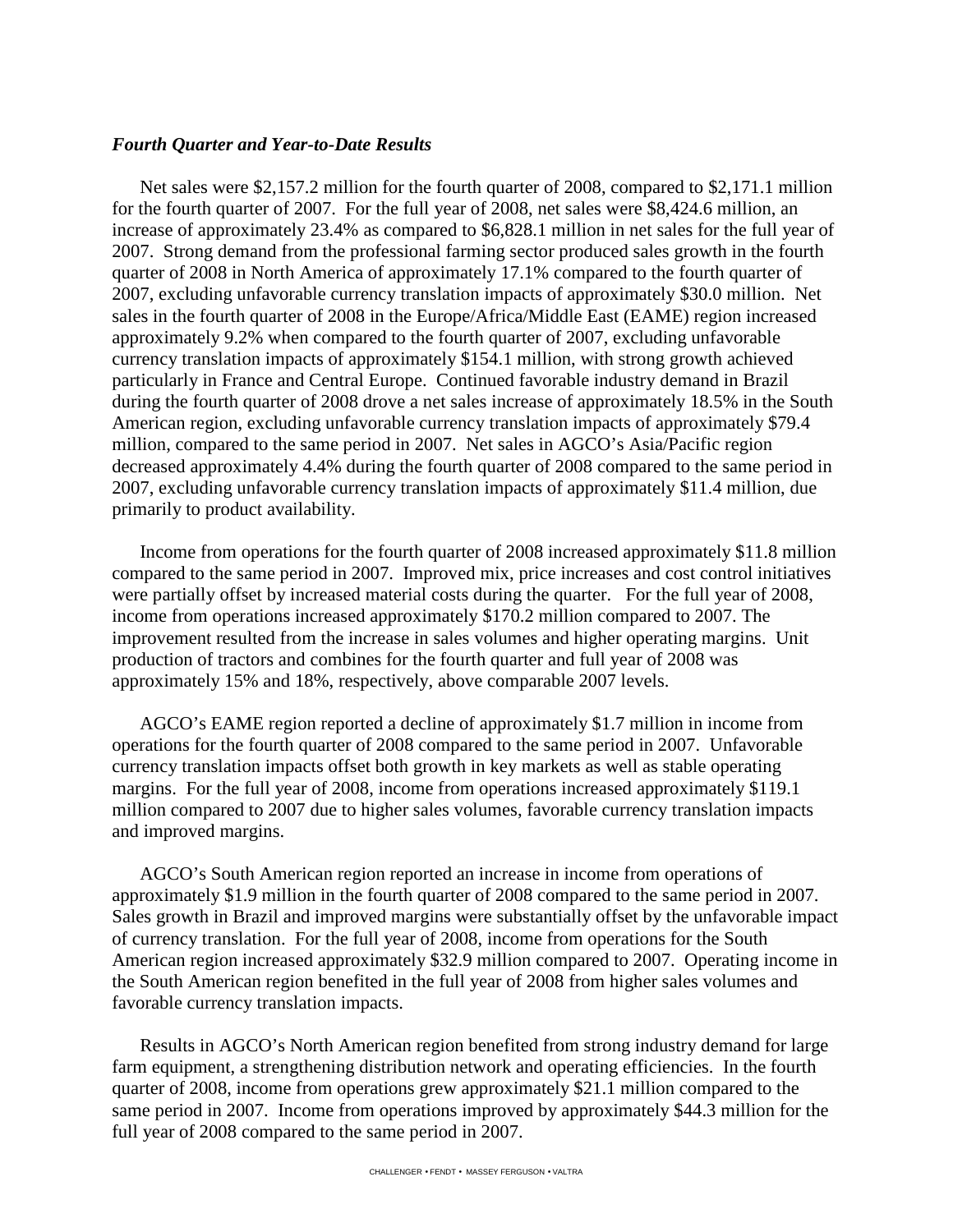Income from operations in the Asia/Pacific region decreased approximately \$5.0 million in the fourth quarter of 2008 compared to the same period in 2007, due to a decrease in sales. For the full year of 2008, income from operations increased approximately \$8.4 million compared to the same period in 2007, driven by growth in the Australian and New Zealand markets.

#### *Regional Market Results*

*North America* – Industry unit retail sales of tractors for the full year of 2008 decreased approximately 7% over the comparable prior year period. Industry unit retail sales of tractors over 100 horsepower increased compared to the prior year, while industry unit retail sales of tractors under 100 horsepower declined compared to the prior year. Industry unit retail sales of combines for the full year of 2008 increased approximately 22% from 2007. AGCO's unit retail sales of tractors were down in the full year of 2008 due to decreases in tractor sales under 100 horsepower, partially offset by strong unit retail sales growth of tractors over 100 horsepower. AGCO's unit sales of combines for the full year of 2008 were higher compared to 2007. In the fourth quarter of 2008, industry unit retail sales of tractors were down approximately 13% and industry unit retail sales of combines grew approximately 14% compared to the same period in 2007.

*Europe –* Industry unit retail sales of tractors for the full year of 2008 increased approximately 7% compared to the prior year period. Retail demand improved in France, Germany, Central and Eastern Europe and Russia, and declined in Spain, Finland and Scandinavia. AGCO's unit retail sales of tractors for the full year of 2008 were higher when compared to the prior year. Industry unit retail sales of tractors for the fourth quarter of 2008 increased approximately 1% compared to the fourth quarter of 2007.

*South America –* Industry unit retail sales of tractors increased approximately 30% and industry unit retail sales of combines increased approximately 50% for the full year of 2008 compared to the prior year. AGCO's South American unit retail sales of tractors and combines also increased in the full year of 2008 compared to 2007. In the fourth quarter of 2008, industry unit retail sales of tractors grew approximately 16% and industry unit retail sales of combines declined approximately 6% compared to the same period in 2007.

*Rest of World Markets –* Outside of North America, Europe and South America, AGCO's net sales for the full year of 2008 increased approximately 10.3% compared to 2007, primarily due to higher sales in Australia and New Zealand.

"In 2008, we saw good harvests and high levels of farm income in most of the world's major agricultural markets," stated Mr. Richenhagen. "Industry demand was very strong due to these healthy fundamentals. As we look ahead into 2009, there is significant uncertainty regarding market demand due to volatile commodity prices, tightness in the credit markets and weaker farmer sentiment resulting from global economic conditions. We remain optimistic about our long-term opportunities in the agriculture industry and their positive impact on our business."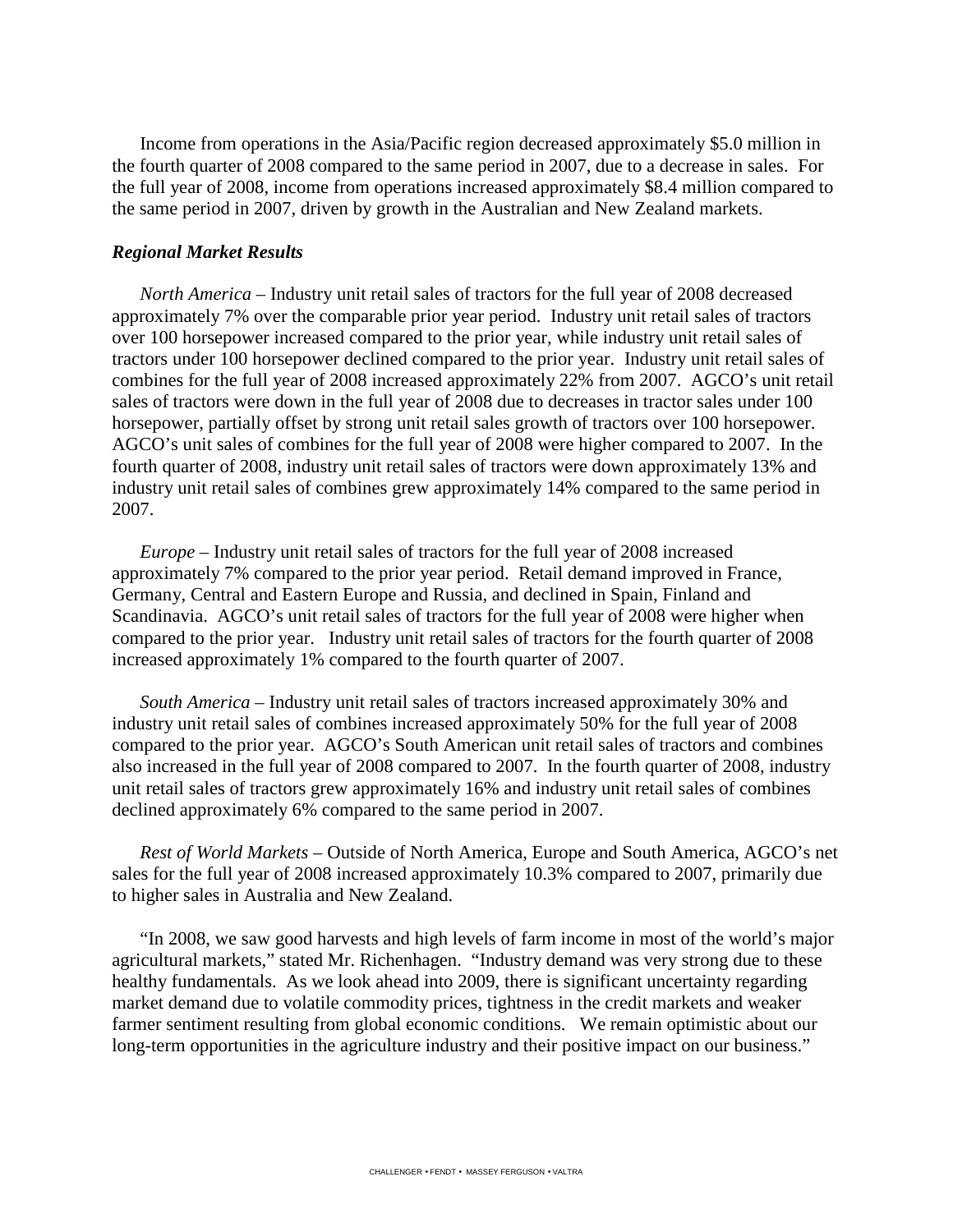### *Outlook*

The outlook for the 2009 farm equipment industry reflects significant uncertainty and softening demand in all major farm equipment markets. After a record 2008, we expect 2009 South American industry volumes to be down significantly due to dry weather conditions and the impact of the tightened credit environment on planted acreage and crop production. European industry volumes are expected to decline moderately in 2009, with stronger declines in the credit challenged markets of Central and Eastern Europe and Russia. In North America, we expect 2009 industry volumes to decline moderately, with lower demand for small tractors reflecting the weakness in the general economy and residential construction. Demand from the professional farming sector in North America is expected to moderate in the second half of the year.

Reflecting the weaker industry outlook, AGCO's 2009 net sales are projected to be \$7.5 billion to \$7.8 billion, including unfavorable currency translation impacts of approximately \$800 million to \$900 million. AGCO's earnings are expected to be impacted by lower sales and production volumes and by increased engineering expenses for new product development and Tier 4 emission requirements. For the full year of 2009, AGCO's earnings per share is expected to range from \$3.00 to \$3.25. In the first quarter of 2009, earnings per share is expected to be significantly lower than reported for the first quarter of 2008 primarily for the reasons discussed above.

\* \* \* \* \*

AGCO will be hosting a conference call with respect to this earnings announcement at 10:00 a.m. Eastern Time on Monday, February 9, 2009. The Company will refer to slides on its conference call. Interested persons can access the conference call and slide presentation via AGCO's website at www.agcocorp.com on the "Investors/Calendar of Events" page. A replay of the conference call will be available approximately two hours after the conclusion of the conference call for twelve months following the call. A copy of this press release will be available on AGCO's website for at least twelve months following the call.

\* \* \* \* \*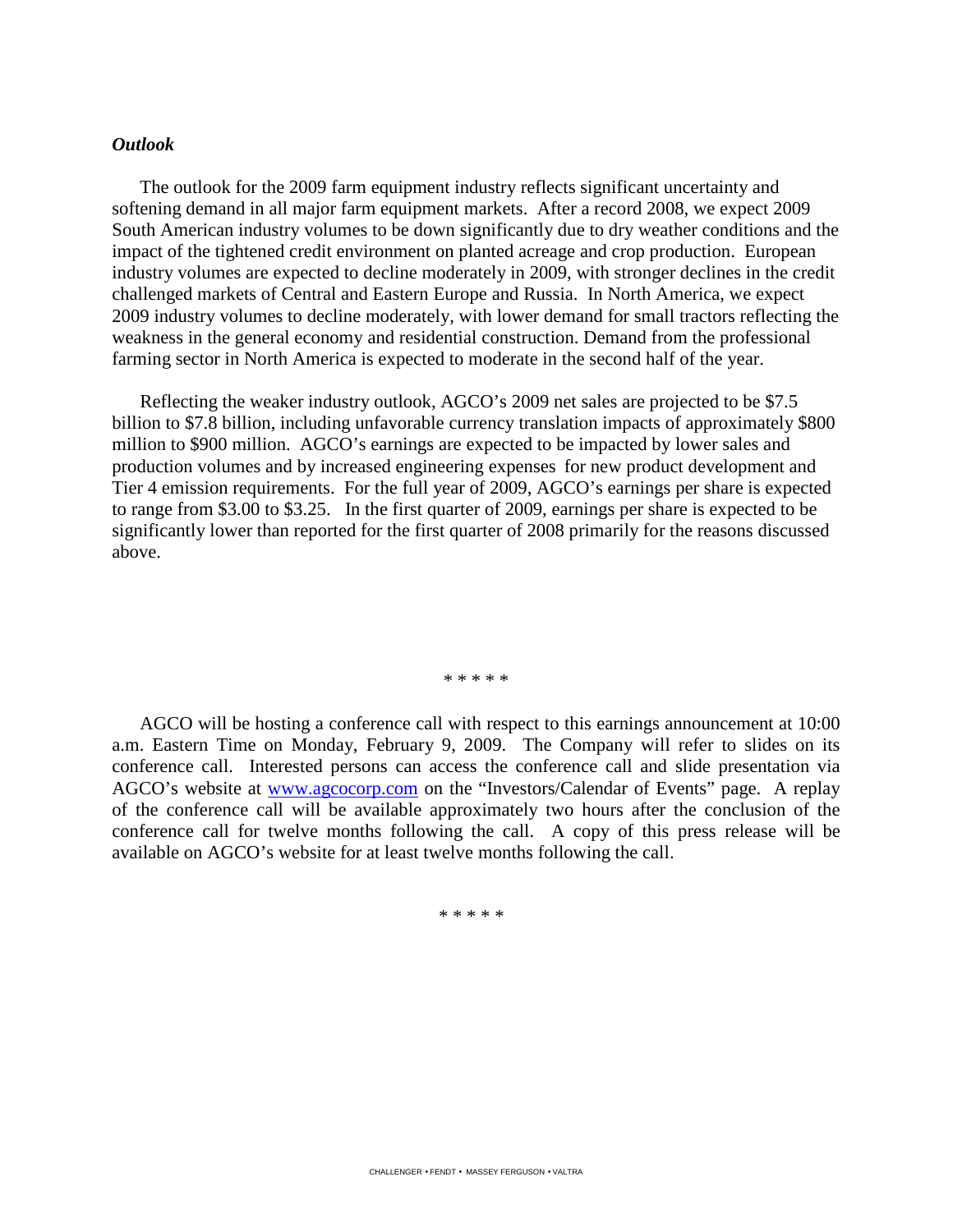### *Safe Harbor Statement*

Statements that are not historical facts, including the projections of earnings per share, net sales, market conditions, availability of financing, production volumes, product mix, industry demand, general economic conditions, strategic initiatives, currency translation impacts and material cost increases, are forward-looking and subject to risks which could cause actual results to differ materially from those suggested by the statements. These forward-looking statements involve a number of risks and uncertainties. The following are among the factors that could cause actual results to differ materially from the results discussed in or implied by the forward-looking statements. Further information concerning these and other factors is included in AGCO's filings with the Securities and Exchange Commission, including its Form 10-Q for the quarter ended September 30, 2008. AGCO disclaims any obligation to update any forward-looking statements.

- Our financial results depend entirely upon the agricultural industry, and factors that adversely affect the agricultural industry generally, including declines in the general economy, increases in farm input costs, lower commodity prices and changes in the availability of credit for our retail customers, will adversely affect us.
- The recent poor performance of the general economy may result in a decline in demand for our products. However, we are unable to predict with accuracy the amount or duration of this decline, and our forward-looking statements reflect merely our best estimates at the current time.
- A majority of our sales and manufacturing takes place outside of the United States, and, as a result, we are exposed to risks related to foreign laws, taxes, economic conditions, labor supply and relations, political conditions and governmental policies. These risks may delay or reduce our realization of value from our international operations.
- A large portion of the retail sales of our products are financed by AGCO Finance, our retail finance joint venture with Rabobank. Its ability to finance retail sales is dependent upon funding provided by Rabobank. Any difficulty on Rabobank's part to provide that funding, or any business decision by Rabobank as the controlling member of the joint venture not to fund the business or particular aspects of it (for example, a particular country or region), would adversely impact sales if AGCO Finance was then forced to find other sources of financing (which may be difficult to obtain) or if our customers would be required to utilize other retail financing providers.
- Both AGCO and AGCO Finance have substantial accounts receivables from dealers and end-customers, and we would be adversely impacted if the collectability of these receivables was not consistent with historical experience; this collectability is dependent upon the financial strength of the farm industry, which in turn is dependent upon the general economy and commodity prices, as well as several of the other factors listed in this section.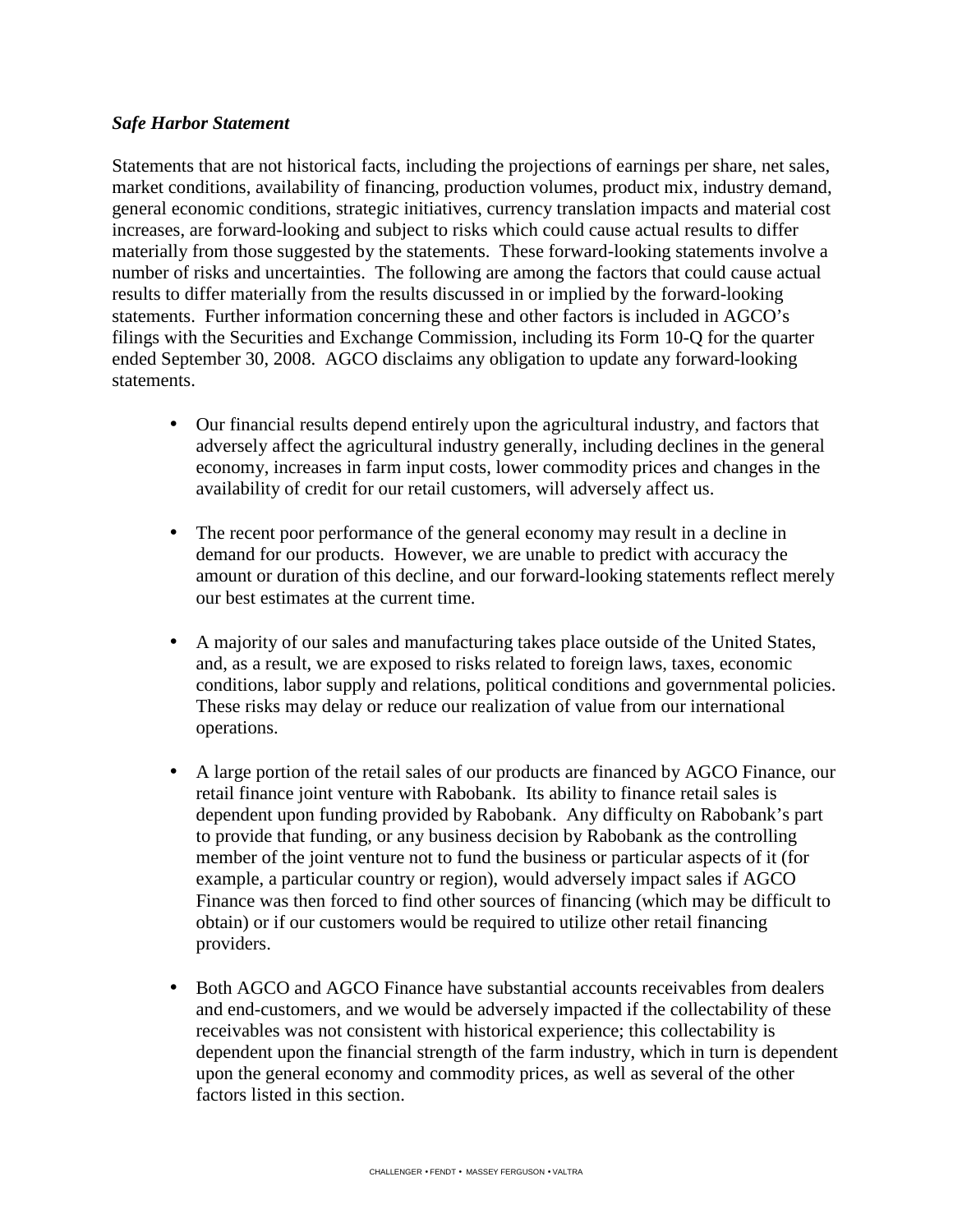- We recently have experienced substantial and sustained volatility with respect to currency exchange rate changes, which can adversely affect our reported results of operations and the competitiveness of our products.
- We are subject to extensive environmental laws and regulations, and our compliance with, or our failure to comply with, existing or future laws and regulations could delay production of our products or otherwise adversely affect our business.
- We have significant pension obligations with respect to our employees and declines in the market value of the securities used to fund these obligations results in increased pension expense in future periods.
- We are subject to fluctuations in raw material prices and availability, which may cause delays in the production of our products or otherwise adversely affect our manufacturing costs.
- The agricultural equipment industry is highly seasonal, and seasonal fluctuations significantly impact our results of operations and cash flows.
- Our success depends on the introduction of new products, which require substantial expenditures and may not be well received in the market place.
- We depend on suppliers for components and parts for our products, and any failure by our suppliers to provide products as needed, or by us to promptly address supplier issues, will adversely impact our ability to timely and efficiently manufacture and sell our products.
- We face significant competition and, if we are unable to compete successfully against other agricultural equipment manufacturers, we would lose customers and our revenues and profitability would decline.
- In connection with our outstanding indebtedness, we are subject to certain restrictive covenants and payment obligations that may adversely affect our ability to operate and expand our business.

\* \* \* \* \*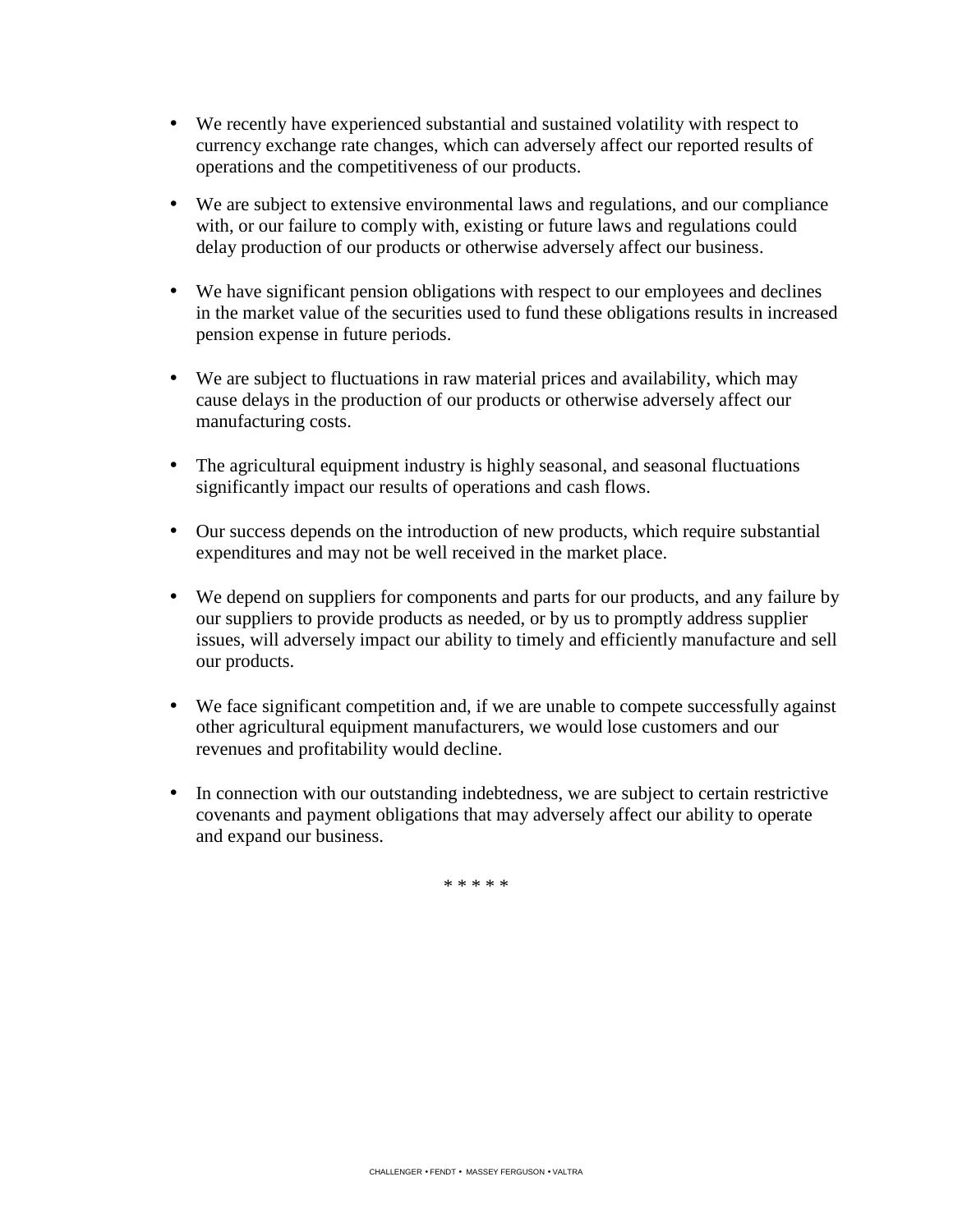### *About AGCO*

AGCO, Your Agriculture Company (NYSE: AG) was founded in 1990 and offers a full product line of tractors, combines, hay tools, sprayers, forage, tillage equipment, implements and related replacement parts. AGCO agricultural products are sold under the core brands of Challenger®, Fendt®, Massey Ferguson® and Valtra®, and are distributed globally through more than 3,000 independent dealers and distributors, in more than 140 countries worldwide. AGCO provides retail financing through AGCO Finance. AGCO is headquartered in Duluth, Georgia, USA. In 2008, AGCO had net sales of \$8.4 billion.

# # # # #

Please visit our website at <u>www.agcocorp.com</u>.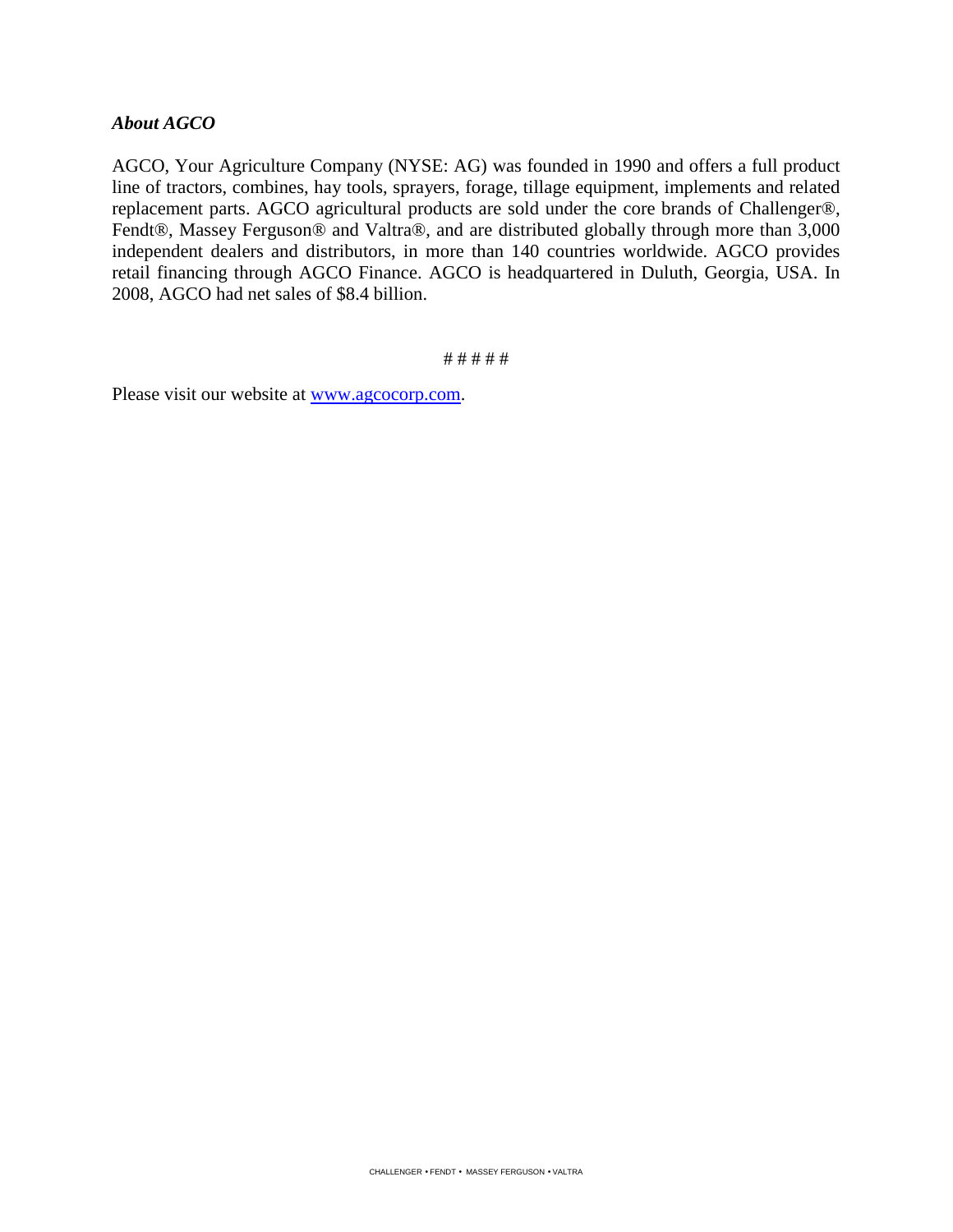# AGCO CORPORATION AND SUBSIDIARIES CONDENSED CONSOLIDATED BALANCE SHEETS (unaudited and in millions)

|                                                                            | December 31,<br>2008 | December 31,<br>2007 |
|----------------------------------------------------------------------------|----------------------|----------------------|
| <b>ASSETS</b>                                                              |                      |                      |
| <b>Current Assets:</b>                                                     |                      |                      |
| Cash and cash equivalents                                                  | \$<br>512.2          | \$<br>582.4          |
| Restricted cash                                                            | 33.8                 |                      |
| Accounts and notes receivable, net                                         | 815.6                | 766.4                |
| Inventories, net                                                           | 1,389.9              | 1,134.2              |
| Deferred tax assets                                                        | 56.6                 | 52.7                 |
| Other current assets                                                       | 197.1                | 186.0                |
| Total current assets                                                       | 3,005.2              | 2,721.7              |
| Property, plant and equipment, net                                         | 811.1                | 753.0                |
| Investment in affiliates                                                   | 275.1                | 284.6                |
| Deferred tax assets                                                        | 29.9                 | 89.1                 |
| Other assets                                                               | 69.6                 | 67.9                 |
| Intangible assets, net                                                     | 176.9                | 205.7                |
| Goodwill                                                                   | 587.0                | 665.6                |
| Total assets                                                               | \$<br>4,954.8        | \$<br>4,787.6        |
| <b>LIABILITIES AND STOCKHOLDERS' EQUITY</b><br><b>Current Liabilities:</b> |                      |                      |
| Current portion of long-term debt                                          | \$<br>0.1            | \$<br>0.2            |
| Convertible senior subordinated notes                                      |                      | 402.5                |
| Accounts payable                                                           | 1,027.1              | 827.1                |
| Accrued expenses                                                           | 799.8                | 773.2                |
| Other current liabilities                                                  | 151.5                | 80.3                 |
| Total current liabilities                                                  | 1,978.5              | 2,083.3              |
| Long-term debt, less current portion                                       | 682.0                | 294.1                |
| Pensions and postretirement health care benefits                           | 173.6                | 150.3                |
| Deferred tax liabilities                                                   | 108.1                | 163.6                |
| Other noncurrent liabilities                                               | 55.6                 | 53.3                 |
| <b>Total liabilities</b>                                                   | 2.997.8              | 2.744.6              |
| Stockholders' Equity:                                                      |                      |                      |
| Common stock                                                               | 0.9                  | 0.9                  |
| Additional paid-in capital                                                 | 973.2                | 942.7                |
| Retained earnings                                                          | 1,419.3              | 1,020.4              |
| Accumulated other comprehensive (loss) income                              | (436.4)              | 79.0                 |
| Total stockholders' equity                                                 | 1,957.0              | 2,043.0              |
| Total liabilities and stockholders' equity                                 | \$<br>4,954.8        | \$<br>4,787.6        |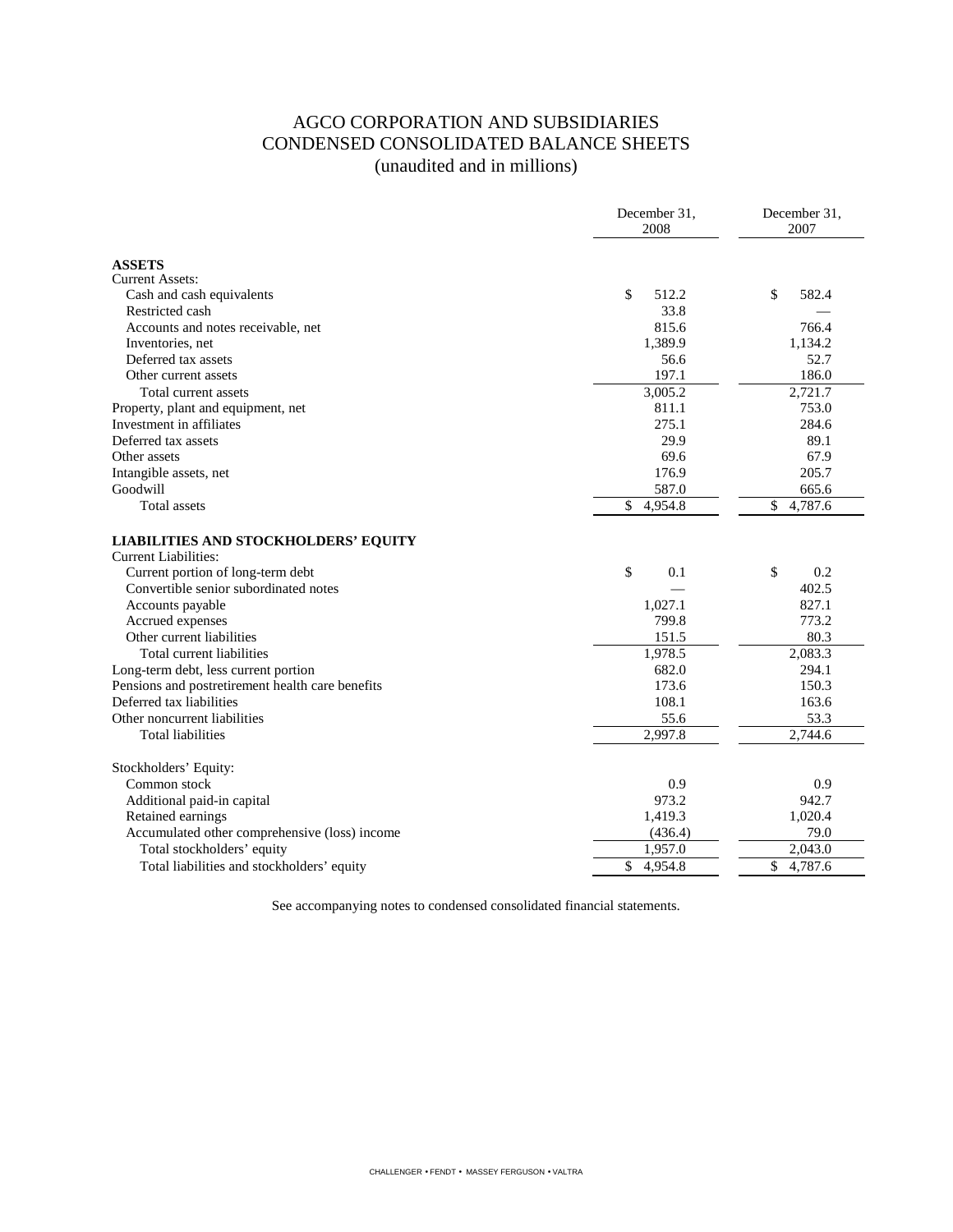# AGCO CORPORATION AND SUBSIDIARIES CONDENSED CONSOLIDATED STATEMENTS OF OPERATIONS (unaudited and in millions, except per share data)

|                                                                             | Three Months Ended December 31, |               |  |  |
|-----------------------------------------------------------------------------|---------------------------------|---------------|--|--|
|                                                                             | 2008                            | 2007          |  |  |
| Net sales                                                                   | \$<br>2,157.2                   | \$<br>2,171.1 |  |  |
| Cost of goods sold                                                          | 1,781.0                         | 1,804.1       |  |  |
| Gross profit                                                                | 376.2                           | 367.0         |  |  |
| Selling, general and administrative expenses                                | 185.8                           | 187.5         |  |  |
| Engineering expenses                                                        | 46.3                            | 46.6          |  |  |
| Restructuring and other infrequent income                                   | (0.1)                           | (0.1)         |  |  |
| Amortization of intangibles                                                 | 4.2                             | 4.8           |  |  |
| Income from operations                                                      | 140.0                           | 128.2         |  |  |
| Interest expense, net                                                       | 6.4                             | 6.5           |  |  |
| Other expense, net                                                          | 1.6                             | 14.8          |  |  |
| Income before income taxes and equity in net earnings of affiliates         | 132.0                           | 106.9         |  |  |
| Income tax provision                                                        | 36.6                            | 35.8          |  |  |
| Income before equity in net earnings of affiliates                          | 95.4                            | 71.1          |  |  |
| Equity in net earnings of affiliates                                        | 6.6                             | 10.0          |  |  |
| Net income                                                                  | \$<br>102.0                     | \$<br>81.1    |  |  |
| Net income per common share:                                                |                                 |               |  |  |
| <b>Basic</b>                                                                | \$<br>1.11                      | 0.89<br>\$    |  |  |
| Diluted                                                                     | \$<br>1.08                      | \$<br>0.82    |  |  |
| Weighted average number of common and common equivalent shares outstanding: |                                 |               |  |  |
| <b>Basic</b>                                                                | 91.7                            | 91.6          |  |  |
| Diluted                                                                     | 94.2                            | 99.2          |  |  |
|                                                                             |                                 |               |  |  |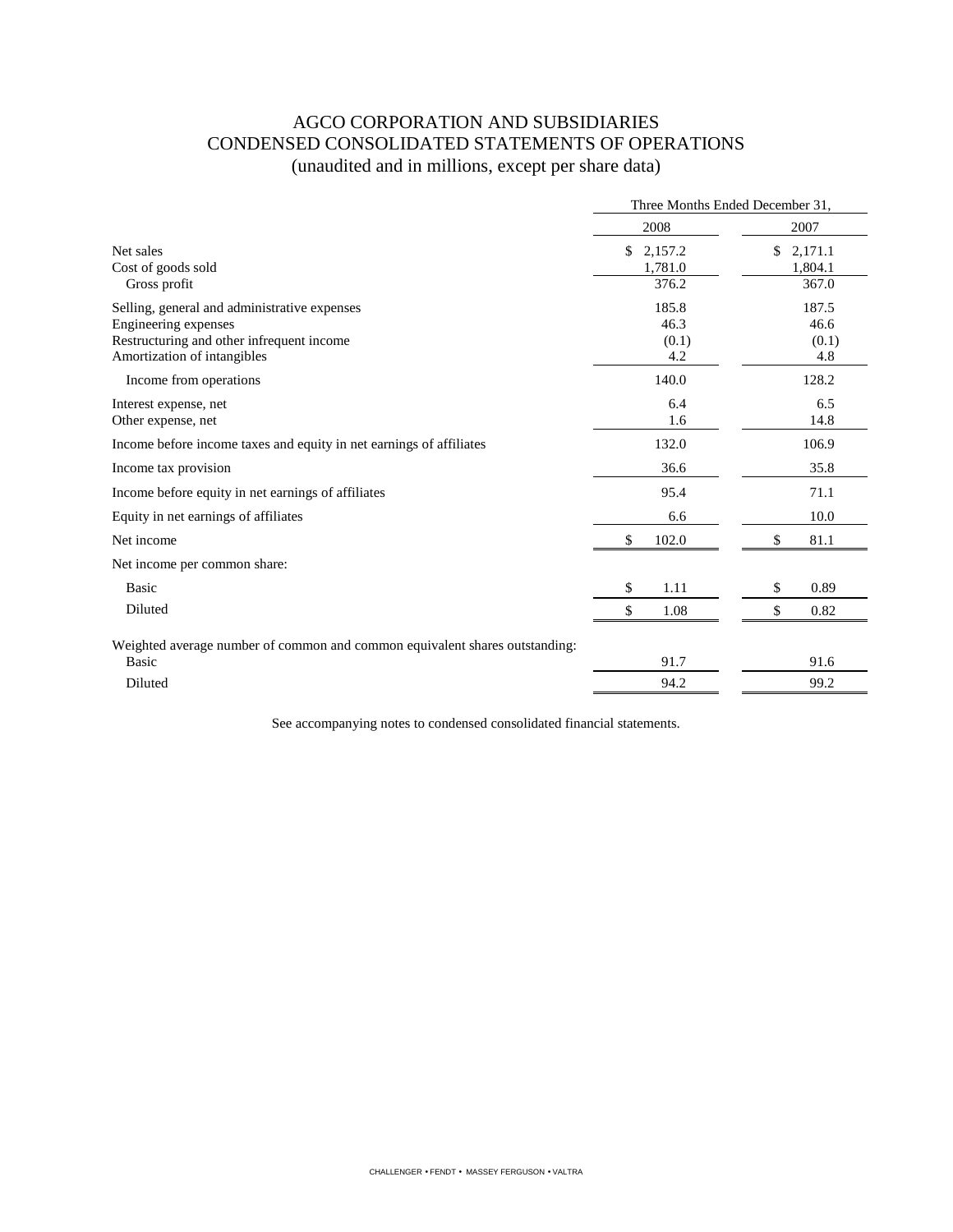# AGCO CORPORATION AND SUBSIDIARIES CONDENSED CONSOLIDATED STATEMENTS OF OPERATIONS (unaudited and in millions, except per share data)

|                                                                             | Years Ended December 31. |               |  |
|-----------------------------------------------------------------------------|--------------------------|---------------|--|
|                                                                             | 2008                     | 2007          |  |
| Net sales                                                                   | \$<br>8,424.6            | \$<br>6,828.1 |  |
| Cost of goods sold                                                          | 6,924.9                  | 5,637.1       |  |
| Gross profit                                                                | 1,499.7                  | 1,191.0       |  |
| Selling, general and administrative expenses                                | 720.9                    | 625.7         |  |
| Engineering expenses                                                        | 194.5                    | 154.9         |  |
| Restructuring and other infrequent expenses (income)                        | 0.2                      | (2.3)         |  |
| Amortization of intangibles                                                 | 19.1                     | 17.9          |  |
| Income from operations                                                      | 565.0                    | 394.8         |  |
| Interest expense, net                                                       | 19.1                     | 24.1          |  |
| Other expense, net                                                          | 20.1                     | 43.4          |  |
| Income before income taxes and equity in net earnings of affiliates         | 525.8                    | 327.3         |  |
| Income tax provision                                                        | 164.6                    | 111.4         |  |
| Income before equity in net earnings of affiliates                          | 361.2                    | 215.9         |  |
| Equity in net earnings of affiliates                                        | 38.8                     | 30.4          |  |
| Net income                                                                  | \$<br>400.0              | 246.3         |  |
| Net income per common share:                                                |                          |               |  |
| Basic                                                                       | 4.36<br>\$               | 2.69<br>\$    |  |
| Diluted                                                                     | \$<br>4.09               | \$<br>2.55    |  |
| Weighted average number of common and common equivalent shares outstanding: |                          |               |  |
| Basic                                                                       | 91.7                     | 91.5          |  |
| Diluted                                                                     | 97.7                     | 96.6          |  |
|                                                                             |                          |               |  |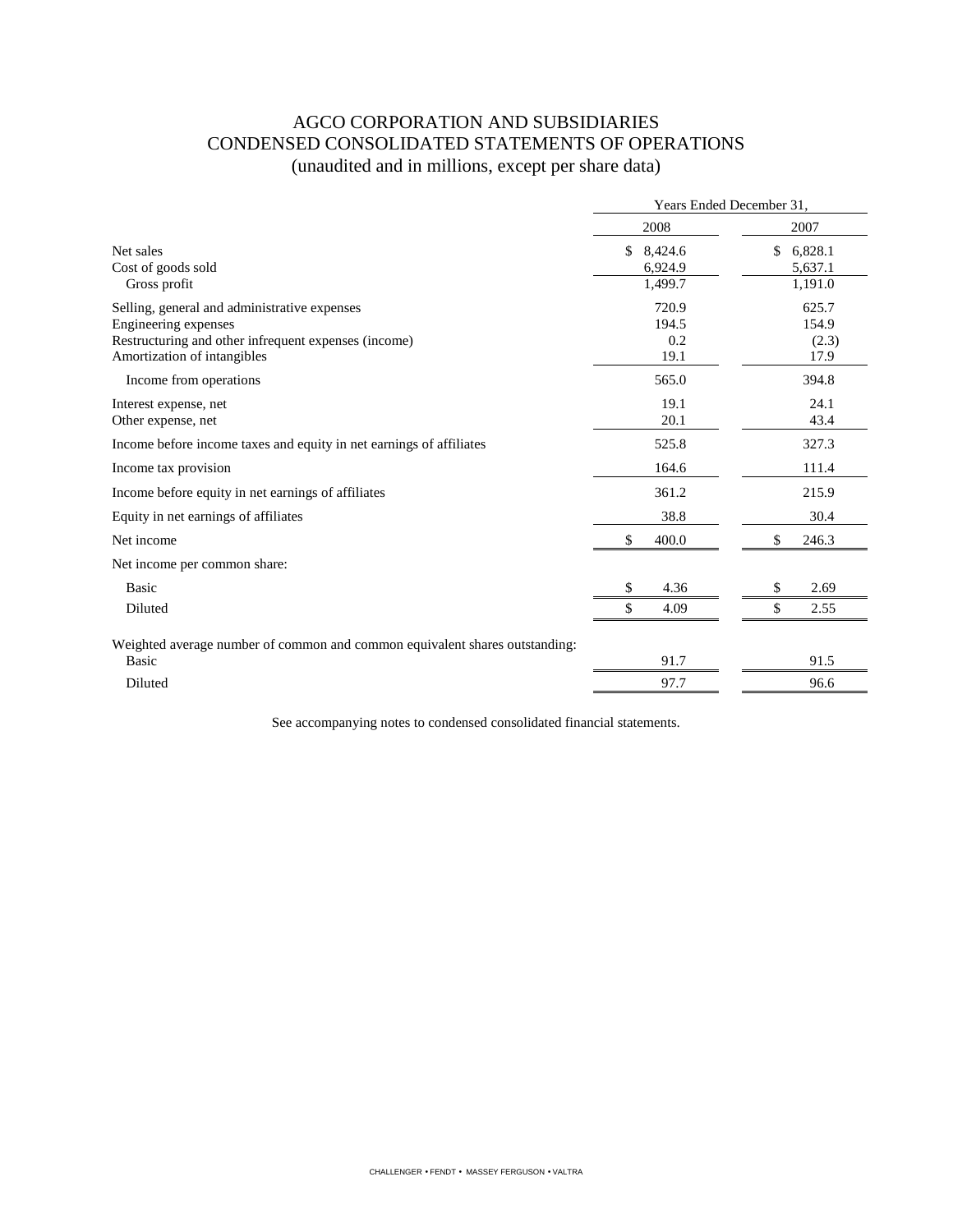### AGCO CORPORATION AND SUBSIDIARIES CONDENSED CONSOLIDATED STATEMENTS OF CASH FLOWS (unaudited and in millions)

|                                                                                              | Years Ended December 31, |                |  |
|----------------------------------------------------------------------------------------------|--------------------------|----------------|--|
|                                                                                              | 2008                     | 2007           |  |
| Cash flows from operating activities:                                                        |                          |                |  |
| Net income                                                                                   | \$<br>400.0              | \$<br>246.3    |  |
| Adjustments to reconcile net income to net cash provided by operating<br>activities:         |                          |                |  |
| Depreciation                                                                                 | 127.4                    | 115.6          |  |
| Deferred debt issuance cost amortization                                                     | 3.2                      | 4.7            |  |
| Amortization of intangibles                                                                  | 19.1                     | 17.9           |  |
| Stock compensation                                                                           | 33.3                     | 25.7           |  |
| Equity in net earnings of affiliates, net of cash received                                   | (11.0)                   | (3.5)          |  |
| Deferred income tax provision                                                                | 7.3                      | 2.5            |  |
| Gain on sales of property, plant and equipment                                               | (0.2)                    | (2.9)          |  |
| Changes in operating assets and liabilities, net of effects from purchase of<br>business:    |                          |                |  |
| Accounts and notes receivable, net                                                           | (208.4)                  | (3.0)          |  |
| Inventories, net                                                                             | (374.2)                  | 10.7           |  |
| Other current and noncurrent assets                                                          | (75.6)                   | (41.4)         |  |
| Accounts payable                                                                             | 284.4                    | 54.1           |  |
| Accrued expenses                                                                             | 127.4                    | 86.4           |  |
| Other current and noncurrent liabilities                                                     | (41.4)                   | (8.8)          |  |
| Total adjustments                                                                            | (108.7)                  | 258.0          |  |
| Net cash provided by operating activities                                                    | 291.3                    | 504.3          |  |
| Cash flows from investing activities:                                                        |                          |                |  |
| Purchase of property, plant and equipment                                                    |                          |                |  |
| Purchase of business, net of cash acquired                                                   | (251.3)                  | (141.4)        |  |
| Proceeds from sales of property, plant and equipment                                         | 4.9                      | (17.8)<br>6.0  |  |
| Investments in unconsolidated affiliates                                                     | (0.6)                    | (68.0)         |  |
| Restricted cash and other                                                                    | (32.5)                   | (2.7)          |  |
| Net cash used in investing activities                                                        | (279.5)                  | (223.9)        |  |
|                                                                                              |                          |                |  |
| Cash flows from financing activities:<br>Proceeds from (repayments of) debt obligations, net | 38.4                     |                |  |
| Proceeds from issuance of common stock                                                       | 0.3                      | (120.7)<br>8.2 |  |
|                                                                                              |                          |                |  |
| Payment of minimum tax withholdings on stock compensation                                    | (3.2)                    |                |  |
| Payment of debt issuance costs                                                               | (1.4)<br>34.1            | (0.3)          |  |
| Net cash provided by (used in) financing activities                                          |                          | (112.8)        |  |
| Effect of exchange rate changes on cash and cash equivalents                                 | (116.1)                  | 13.7           |  |
| (Decrease) increase in cash and cash equivalents                                             | (70.2)                   | 181.3          |  |
| Cash and cash equivalents, beginning of period                                               | 582.4                    | 401.1          |  |
| Cash and cash equivalents, end of period                                                     | \$<br>512.2              | \$<br>582.4    |  |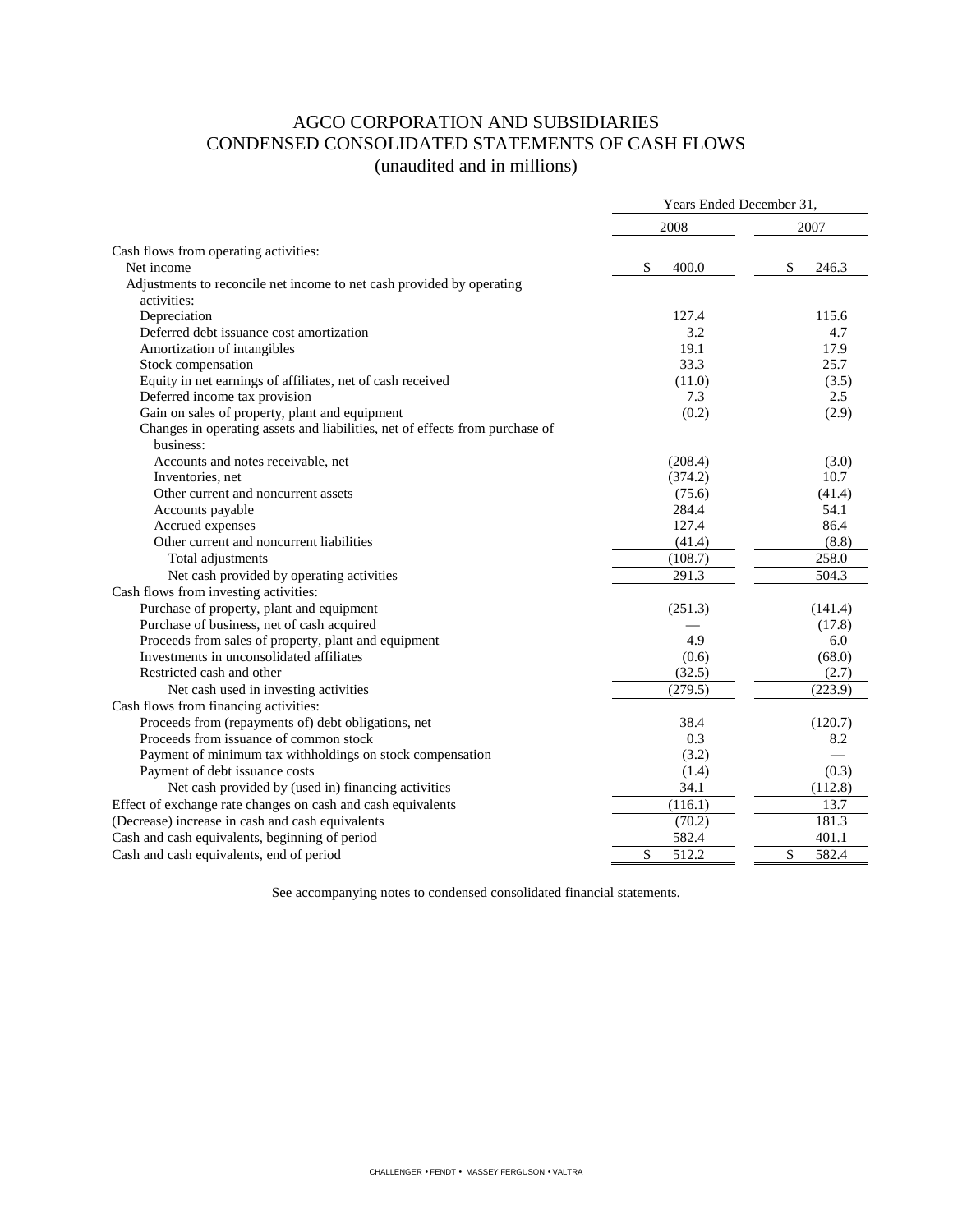### AGCO CORPORATION AND SUBSIDIARIES NOTES TO CONDENSED CONSOLIDATED FINANCIAL STATEMENTS (unaudited, in millions, except per share data)

#### **1. STOCK COMPENSATION EXPENSE**

During the three months and year ended December 31, 2008, the Company recorded approximately \$11.5 million and \$33.5 million, respectively, of stock compensation expense in accordance with Statement of Financial Accounting Standards ("SFAS") No. 123R (Revised 2004), "Share-Based Payment" ("SFAS No. 123R"). During the three months and year ended December 31, 2007, the Company recorded approximately \$15.4 million and \$26.0 million, respectively, of stock compensation expense in accordance with SFAS No. 123R. The stock compensation expense was recorded as follows:

|                                              | Three Months Ended<br>December 31. |  |      |  | Years Ended<br>December 31. |      |      |
|----------------------------------------------|------------------------------------|--|------|--|-----------------------------|------|------|
|                                              | 2008<br>2007                       |  | 2008 |  |                             | 2007 |      |
| Cost of goods sold                           | 0.8                                |  | 0.6  |  |                             |      |      |
| Selling, general and administrative expenses | 10.7                               |  | 14.8 |  | 32.0                        |      | 25.0 |
| Total stock compensation expense             |                                    |  | 15.4 |  | 33.5                        |      | 26.0 |

#### **2. INDEBTEDNESS**

Indebtedness at December 31, 2008 and December 31, 2007 consisted of the following:

|                                                     | December 31.<br>2008 | December 31.<br>2007 |
|-----------------------------------------------------|----------------------|----------------------|
| $6\frac{7}{8}\%$ Senior subordinated notes due 2014 | 279.4<br>\$.         | 291.8                |
| 134% Convertible senior subordinated notes due 2033 | 201.3                | 201.3                |
| 1¼% Convertible senior subordinated notes due 2036  | 201.3                | 201.3                |
| Other long-term debt                                | 0.1                  | 2.5                  |
|                                                     | 682.1                | 696.9                |
| Current portion of long-term debt<br>Less:          | (0.1)                | (0.2)                |
| 134% Convertible senior subordinated notes due 2033 |                      | (201.3)              |
| 1¼% Convertible senior subordinated notes due 2036  |                      | (201.3)              |
| Total indebtedness, less current portion            | 682.0                | 294.1                |

 Holders of the Company's 1¾% convertible senior subordinated notes due 2033 and 1¼% convertible senior subordinated notes due 2036 may convert the notes if, during any fiscal quarter, the closing sales price of the Company's common stock exceeds 120% of the conversion price of \$22.36 per share for the 1¾% convertible senior subordinated notes and \$40.73 per share for the 1¼% convertible senior subordinated notes for at least 20 trading days in the 30 consecutive trading days ending on the last trading day of the preceding fiscal quarter. As of December 31, 2008, the closing sales price of the Company's common stock did not exceed 120% of the conversion price of both notes for at least 20 trading days in the 30 consecutive trading days ending December 31, 2008, and, therefore, the Company classified both notes as long-term debt. As of December 31, 2007, the closing sales price of the Company's common stock had exceeded 120% of the conversion price of both notes for at least 20 trading days in the 30 consecutive trading days ending December 31, 2007, and, therefore, the Company classified both notes as current liabilities. Future classification of the notes between current and longterm debt is dependent on the closing sales price of the Company's common stock during future quarters.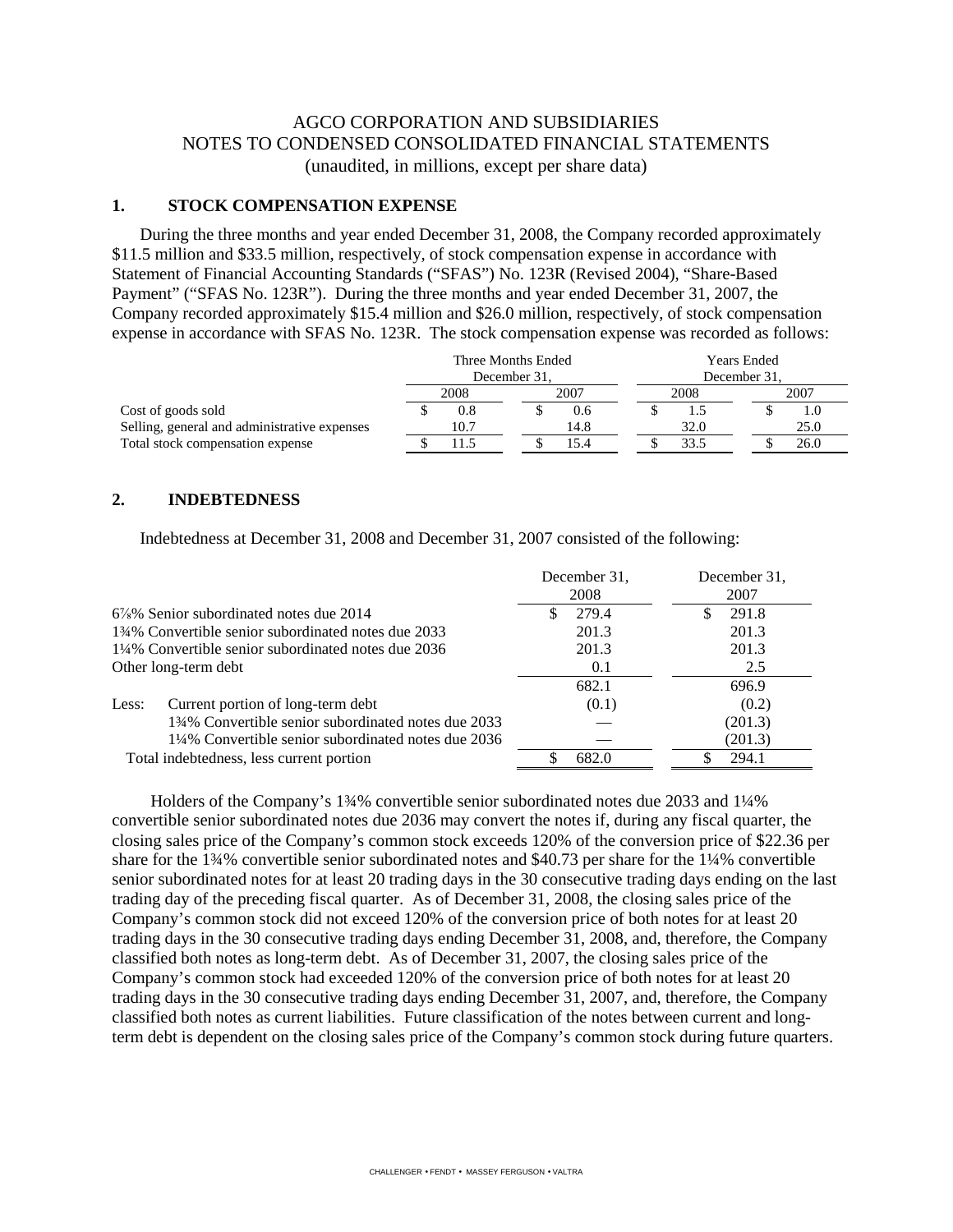#### **3. INVENTORIES**

Inventories are valued at the lower of cost or market using the first-in, first-out method. Market is current replacement cost (by purchase or by reproduction dependent on the type of inventory). In cases where market exceeds net realizable value (i.e., estimated selling price less reasonably predictable costs of completion and disposal), inventories are stated at net realizable value. Market is not considered to be less than net realizable value reduced by an allowance for an approximately normal profit margin.

Inventories at December 31, 2008 and December 31, 2007 were as follows:

|                              | December 31.<br>2008 | December 31,<br>2007 |
|------------------------------|----------------------|----------------------|
| Finished goods               | 484.9                | 391.7                |
| Repair and replacement parts | 396.1                | 361.1                |
| Work in process              | 130.5                | 88.3                 |
| Raw materials                | 378.4                | 293.1                |
| Inventories, net             | \$1,389.9            | \$1,134.2            |

### **4. ACCOUNTS RECEIVABLE SECURITIZATION**

The Company sells wholesale accounts receivable on a revolving basis to commercial paper conduits either on a direct basis or through a wholly-owned special purpose U.S. subsidiary under its United States and Canadian securitization facilities and through a qualifying special purpose entity in the U.K. under its European securitization facility. Outstanding funding under these facilities totaled approximately \$483.2 million at December 31, 2008 and \$446.3 million at December 31, 2007. The funded balance has the effect of reducing accounts receivable and short-term liabilities by the same amount. Losses on sales of receivables primarily from securitization facilities included in other expense, net were \$5.7 million and \$10.6 million for the three months ended December 31, 2008 and 2007, respectively, and \$27.3 million and \$36.1 million for the years ended December 31, 2008 and 2007, respectively.

The Company has an agreement to permit transferring, on an ongoing basis, the majority of its wholesale interest-bearing receivables in North America to AGCO Finance LLC and AGCO Finance Canada, Ltd., its United States and Canadian retail finance joint ventures. The Company has a 49% ownership interest in these joint ventures. The transfer of the receivables is without recourse to the Company, and the Company continues to service the receivables. As of December 31, 2008, the balance of interest-bearing receivables transferred to AGCO Finance LLC and AGCO Finance Canada, Ltd. under this agreement was approximately \$59.0 million compared to approximately \$73.3 million as of December 31, 2007.

### **5. EARNINGS PER SHARE**

The Company's convertible senior subordinated notes provide for (i) the settlement upon conversion in cash up to the principal amount of the converted notes with any excess conversion value settled in shares of the Company's common stock, and (ii) the conversion rate to be increased under certain circumstances if the notes are converted in connection with certain change of control transactions. Dilution of weighted shares outstanding will depend on the Company's stock price for the excess conversion value using the treasury stock method. A reconciliation of net income and weighted average common shares outstanding for purposes of calculating basic and diluted earnings per share for the three months and years ended December 31, 2008 and 2007 is as follows: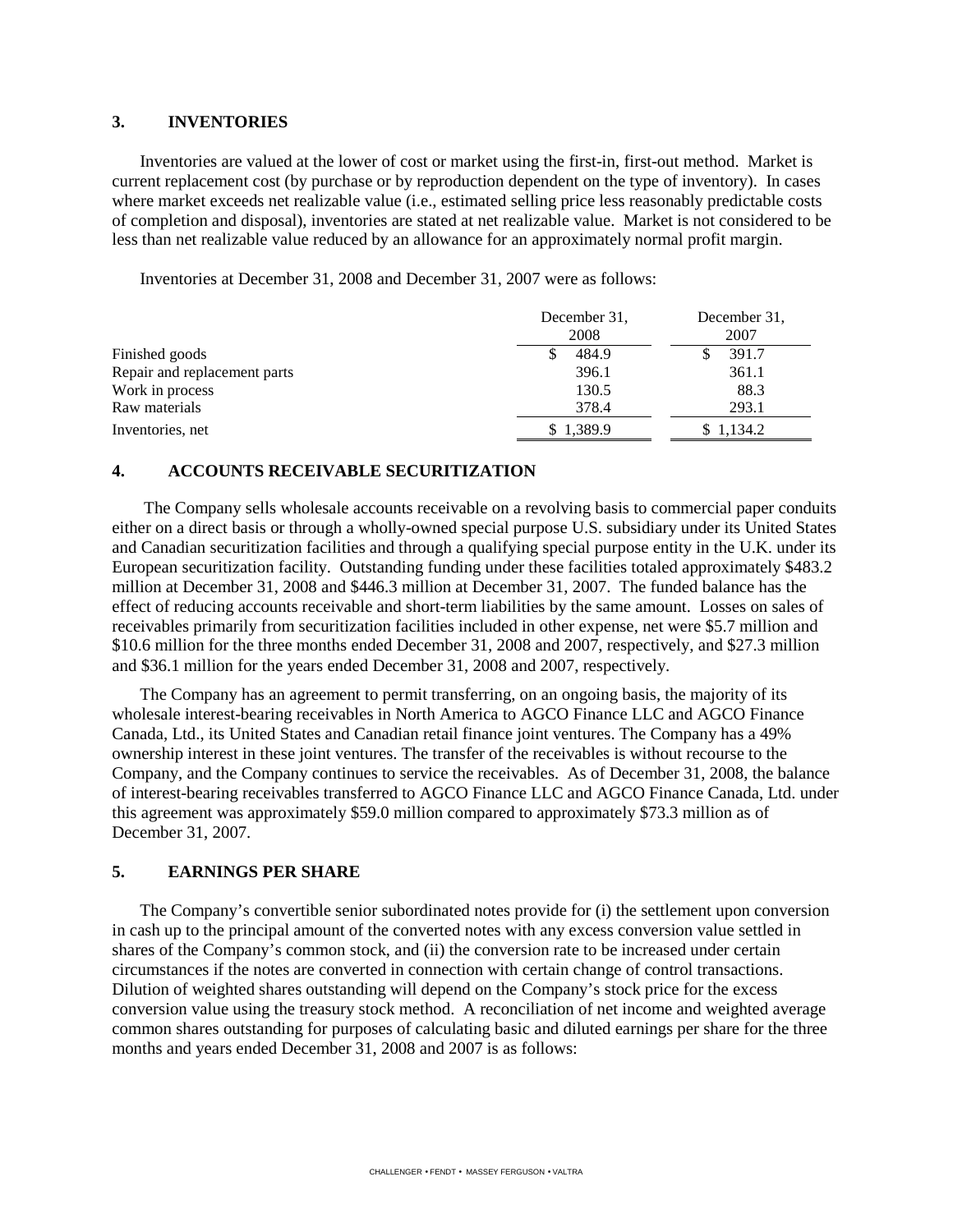|                                                                                               |             | Three Months Ended December 31, | Years Ended December 31, |       |  |
|-----------------------------------------------------------------------------------------------|-------------|---------------------------------|--------------------------|-------|--|
|                                                                                               | 2008        | 2007                            | 2008                     | 2007  |  |
| Basic net income per share:                                                                   |             |                                 |                          |       |  |
| Net income                                                                                    | 102.0<br>\$ | 81.1<br>\$                      | 400.0<br>\$              | 246.3 |  |
| Weighted average number of common<br>shares outstanding                                       | 91.7        | 91.6                            | 91.7                     | 91.5  |  |
| Basic net income per share                                                                    | 1.11        | 0.89                            | 4.36<br>P.               | 2.69  |  |
| Diluted net income per share:                                                                 |             |                                 |                          |       |  |
| Net income for purposes of computing<br>diluted net income per share                          | 102.0<br>S  | 81.1<br>\$                      | 400.0<br>\$              | 246.3 |  |
| Weighted average number of common<br>shares outstanding                                       | 91.7        | 91.6                            | 91.7                     | 91.5  |  |
| Dilutive stock options, performance<br>share awards and restricted                            |             |                                 |                          |       |  |
| stock awards<br>Weighted average assumed conversion                                           | 1.0         | 0.3                             | 0.4                      | 0.3   |  |
| of contingently convertible senior<br>subordinated notes                                      |             |                                 |                          |       |  |
| Weighted average number of common                                                             | 1.5         | 7.3                             | 5.6                      | 4.8   |  |
| and common equivalent shares<br>outstanding for purposes of<br>computing diluted earnings per |             |                                 |                          |       |  |
| share                                                                                         | 94.2        | 99.2                            | 97.7                     | 96.6  |  |
| Diluted net income per share                                                                  | 1.08<br>S   | 0.82<br>S                       | 4.09<br>S                | 2.55  |  |

### **6. SEGMENT REPORTING**

The Company has four reportable segments: North America; South America; Europe/Africa/Middle East; and Asia/Pacific. Each regional segment distributes a full range of agricultural equipment and related replacement parts. The Company evaluates segment performance primarily based on income from operations. Sales for each regional segment are based on the location of the third-party customer. The Company's selling, general and administrative expenses and engineering expenses are charged to each segment based on the region and division where the expenses are incurred. As a result, the components of income from operations for one segment may not be comparable to another segment. Segment results for the three months and years ended December 31, 2008 and 2007 are as follows: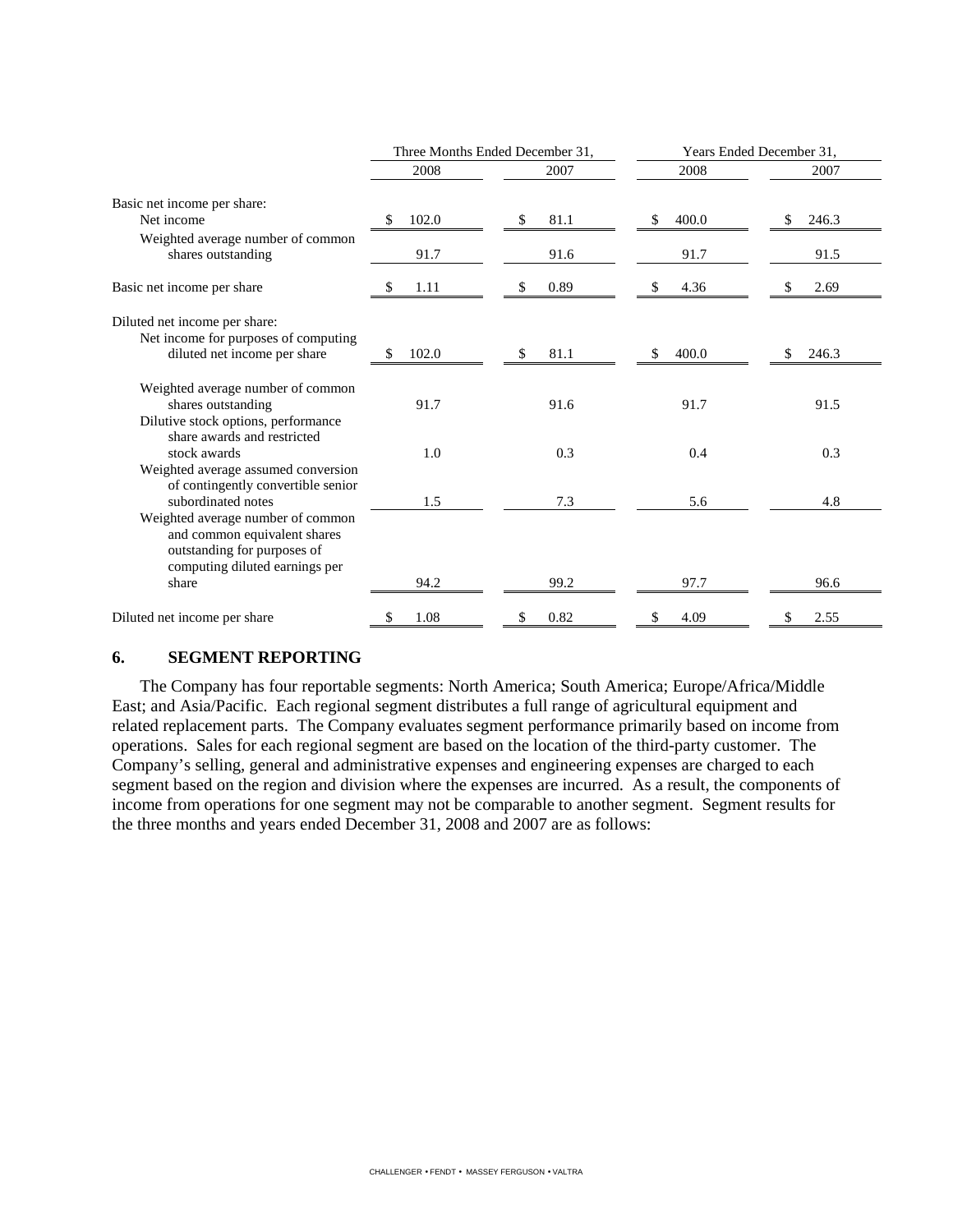| Three Months Ended<br>December 31, | North<br>America | South<br>America | Europe/Africa/<br>Middle East | Asia/<br>Pacific | Consolidated |
|------------------------------------|------------------|------------------|-------------------------------|------------------|--------------|
| 2008                               |                  |                  |                               |                  |              |
| Net sales                          | \$520.5          | \$327.4          | \$1,266.3                     | 43.0<br>\$       | \$2,157.2    |
| Income from operations             | 18.2             | 22.3             | 133.5                         | 2.5              | 176.5        |
| 2007                               |                  |                  |                               |                  |              |
| Net sales                          | \$470.2          | \$343.4          | \$1,300.6                     | \$56.9           | \$2,171.1    |
| (Loss) income from operations      | (2.9)            | 20.4             | 135.2                         | 7.5              | 160.2        |
| <b>Years Ended</b>                 | North            | South            | Europe/Africa/                | Asia/            |              |
| December 31.                       | America          | America          | Middle East                   | Pacific          | Consolidated |
| 2008                               |                  |                  |                               |                  |              |
| Net sales                          | \$1,794.3        | \$1,496.5        | \$4,905.4                     | \$228.4          | \$8,424.6    |
| Income from operations             | 8.6              | 134.2            | 517.1                         | 28.3             | 688.2        |
| 2007                               |                  |                  |                               |                  |              |
| Net sales                          | \$1,488.1        | \$1,090.6        | \$4,067.1                     | \$182.3          | \$6,828.1    |
| (Loss) income from operations      | (35.7)           | 101.3            | 398.0                         | 19.9             | 483.5        |

A reconciliation from the segment information to the consolidated balances for income from operations is set forth below:

|                                           | Three Months Ended<br>December 31. |        |  | <b>Years Ended</b><br>December 31, |  |        |  |        |
|-------------------------------------------|------------------------------------|--------|--|------------------------------------|--|--------|--|--------|
|                                           |                                    | 2008   |  | 2007                               |  | 2008   |  | 2007   |
| Segment income from operations            |                                    | 176.5  |  | 160.2                              |  | 688.2  |  | 483.5  |
| Corporate expenses                        |                                    | (21.7) |  | (12.5)                             |  | (71.9) |  | (48.1) |
| Stock compensation expense                |                                    | (10.7) |  | (14.8)                             |  | (32.0) |  | (25.0) |
| Restructuring and other infrequent income |                                    |        |  |                                    |  |        |  |        |
| (expenses)                                |                                    | 0.1    |  | 0.1                                |  | (0.2)  |  | 2.3    |
| Amortization of intangibles               |                                    | (4.2)  |  | (4.8)                              |  | (19.1) |  | (17.9) |
| Consolidated income from operations       |                                    | 140.0  |  | 128.2                              |  | 565.0  |  | 394.8  |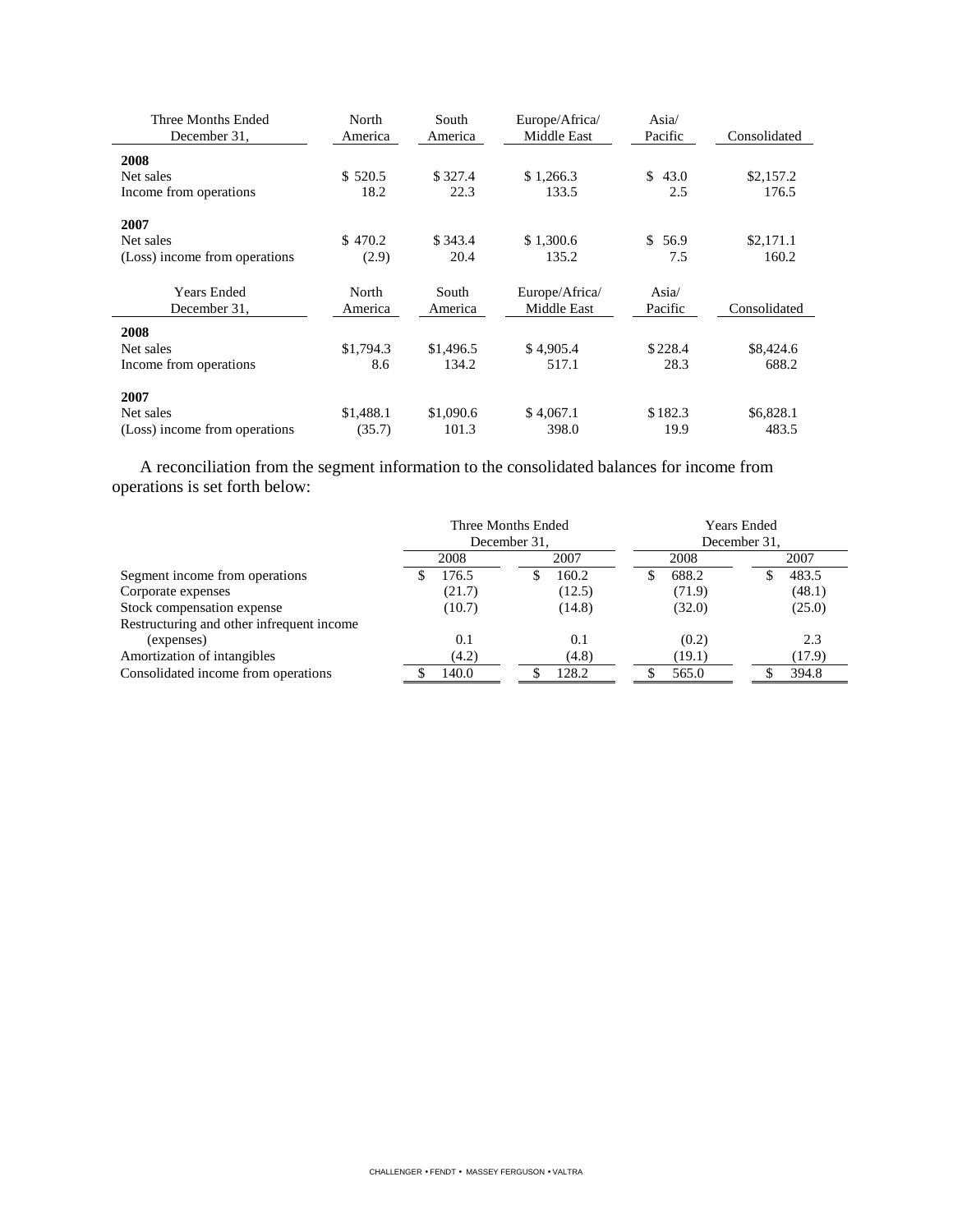#### **RECONCILIATION OF NON-GAAP MEASURES**

This earnings release discloses adjusted income from operations, net income and earnings per share, all of which exclude amounts that differ from the most directly comparable measure calculated in accordance with U.S. generally accepted accounting principles ("GAAP"). A reconciliation of each of these financial measures to the most directly comparable GAAP measure is included below.

The following is a reconciliation of adjusted income from operations, net income and earnings per share to reported income from operations, net income and earnings per share for the three months ended December 31, 2008 and 2007:

|                                                                                         | Three Months Ended December 31, |                        |                                  |                              |                                     |                                  |  |  |
|-----------------------------------------------------------------------------------------|---------------------------------|------------------------|----------------------------------|------------------------------|-------------------------------------|----------------------------------|--|--|
|                                                                                         |                                 | 2008                   |                                  |                              | 2007                                |                                  |  |  |
|                                                                                         | Income<br>From<br>Operations    | Net<br>Income $^{(1)}$ | Earnings<br>Per<br>$Share^{(1)}$ | Income<br>From<br>Operations | <b>Net</b><br>Income <sup>(1)</sup> | Earnings<br>Per<br>$Share^{(1)}$ |  |  |
| As adjusted<br>Restructuring and other<br>infrequent income <sup><math>(2)</math></sup> | \$139.9<br>(0.1)                | \$102.0                | \$1.08                           | \$128.1<br>(0.1)             | 81.0<br>\$<br>(0.1)                 | \$0.82                           |  |  |
| As reported                                                                             | \$140.0                         | \$102.0                | 1.08                             | \$128.2                      | 81.1<br>S.                          | \$0.82                           |  |  |

(1) Net income and earnings per share amounts are after tax.<br>(2) The restructuring and other infrequent income recorder

The restructuring and other infrequent income recorded in the fourth quarter of 2008 related to reversal of excess accrued severance and employee relocation costs associated with the Company's rationalization of certain parts, sales and marketing and administration functions in Germany. The restructuring and other infrequent income recorded in the fourth quarter of 2007 related to the gain on the sale of buildings, land and improvements associated with the Company's Randers, Denmark facility. This gain was partially offset by charges primarily related to severance and employee relocation costs associated with the Company's rationalization of its Valtra sales office located in France.